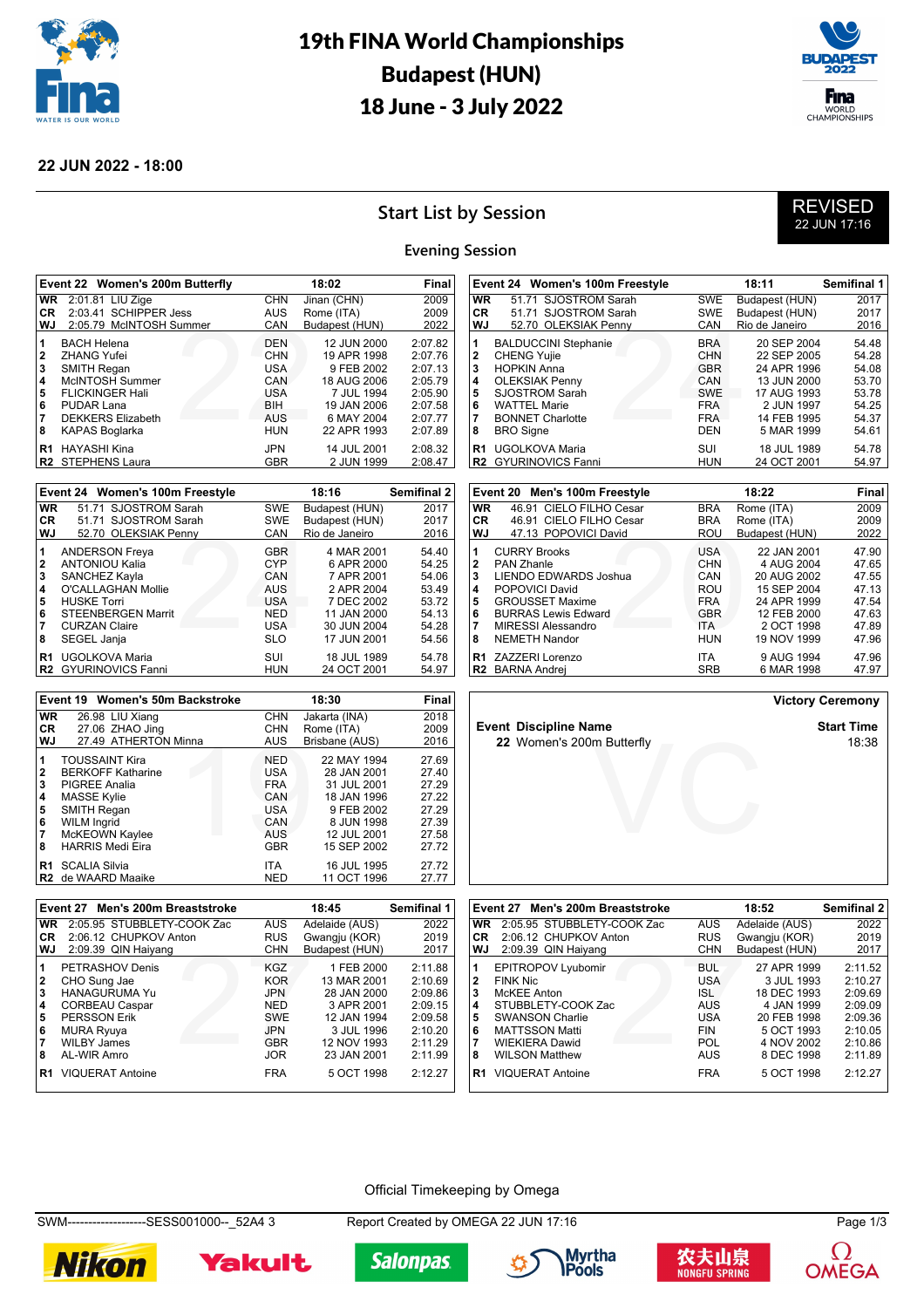

# 19th FINA World Championships Budapest (HUN) 18 June - 3 July 2022



#### **22 JUN 2022 - 18:00**

# **Start List by Session**

| <b>REVISED</b> |  |
|----------------|--|
| 22 JUN 17 16   |  |

|                                                         | <b>Evening Session</b>     |                                                                                                                                                                                                               |                                                                                                              |                                                                                                                   |                                                                                      |
|---------------------------------------------------------|----------------------------|---------------------------------------------------------------------------------------------------------------------------------------------------------------------------------------------------------------|--------------------------------------------------------------------------------------------------------------|-------------------------------------------------------------------------------------------------------------------|--------------------------------------------------------------------------------------|
|                                                         | <b>Victory Ceremony</b>    | Event 21<br>Men's 200m Individual Medley                                                                                                                                                                      |                                                                                                              | 19:06                                                                                                             | Final                                                                                |
| <b>Event Discipline Name</b><br>20 Men's 100m Freestyle | <b>Start Time</b><br>18:59 | 1:54.00 LOCHTE Ryan<br><b>WR</b><br>1:54.00 LOCHTE Ryan<br>СR<br>1:56.99 KOS Hubert<br>WJ                                                                                                                     | <b>USA</b><br><b>USA</b><br><b>HUN</b>                                                                       | Shanghai (CHN)<br>Shanghai (CHN)<br>Budapest (HUN)                                                                | 2011<br>2011<br>2021                                                                 |
|                                                         |                            | <b>CLAREBURT Lewis</b><br>KOS Hubert<br>12<br> 3<br><b>SETO Daiva</b><br>MARCHAND Leon<br>14<br><b>FOSTER Carson</b><br>5<br><b>KALISZ Chase</b><br>l 6<br><b>DEAN Tom</b><br>17<br><b>SATES Matthew</b><br>8 | <b>NZL</b><br><b>HUN</b><br><b>JPN</b><br><b>FRA</b><br><b>USA</b><br><b>USA</b><br><b>GBR</b><br><b>RSA</b> | 4 JUL 1999<br>28 MAR 2003<br>24 MAY 1994<br>17 MAY 2002<br>26 OCT 2001<br>7 MAR 1994<br>2 MAY 2000<br>28 JUL 2003 | 1:57.63<br>1:57.23<br>1:56.74<br>1:55.75<br>1:56.44<br>1:56.76<br>1:57.38<br>1:57.74 |
|                                                         |                            | <b>BI BOLOHOLALD</b>                                                                                                                                                                                          | $\sim$                                                                                                       | 0.11100001                                                                                                        | 1.77.00                                                                              |

**R2** RAZZETTI Alberto

|                                  | <b>Victory Ceremony</b> |
|----------------------------------|-------------------------|
| <b>Event Discipline Name</b>     | <b>Start Time</b>       |
| <b>19</b> Women's 50m Backstroke | 19.15                   |

|                                                 | <b>Victory Ceremony</b>    |                              |                                               | Event 26 Women's 200m Breaststroke                                                                               |                                                                                                       | 19:22                                                                                                               | Semifinal 1                                                                          |
|-------------------------------------------------|----------------------------|------------------------------|-----------------------------------------------|------------------------------------------------------------------------------------------------------------------|-------------------------------------------------------------------------------------------------------|---------------------------------------------------------------------------------------------------------------------|--------------------------------------------------------------------------------------|
| nt Discipline Name<br>19 Women's 50m Backstroke | <b>Start Time</b><br>19:15 | <b>WR</b><br><b>CR</b><br>WJ |                                               | 2:18.95 SCHOENMAKER Tatjana<br>2:19.11 PEDERSEN Rikke<br>2:19.64 GUNES Viktoria                                  | <b>RSA</b><br><b>DEN</b><br>TUR                                                                       | Tokyo (JPN)<br>Barcelona (ESP)<br>Singapore (SGP)                                                                   | 2021<br>2013<br>2015                                                                 |
|                                                 |                            | 2<br>3<br>4<br>5<br>6<br>8   | YU Jingyao<br><b>KING Lilly</b><br>MAMIE Lisa | <b>HORSKA Kristyna</b><br>STRAUCH Jenna<br><b>DOUGLASS Kate</b><br><b>HANSSON Sophie</b><br><b>BEKESI Eszter</b> | <b>CZE</b><br><b>CHN</b><br><b>AUS</b><br><b>USA</b><br><b>USA</b><br><b>SWE</b><br>SUI<br><b>HUN</b> | 30 SEP 1997<br>13 FEB 1999<br>24 MAR 1997<br>10 FEB 1997<br>17 NOV 2001<br>2 AUG 1998<br>27 OCT 1998<br>19 JAN 2002 | 2:27.84<br>2:26.07<br>2:25.56<br>2:24.46<br>2:25.54<br>2:25.74<br>2:27.28<br>2:27.95 |
|                                                 |                            | R1                           |                                               | <b>VALL MONTERO Jessica</b><br>R2 RODRIGUEZ VILLANUE                                                             | <b>ESP</b><br><b>MEX</b>                                                                              | 22 NOV 1988<br>13 SEP 1994                                                                                          | 2:28.08<br>2:28.19                                                                   |

**7** DEAN Tom GBR 2 MAY 2000 1:57.38 **8** SATES Matthew **RSA** 28 JUL 2003 1:57.74 **R1** POLONSKY Ron **ISR** 28 MAR 2001 1:57.99<br> **R2** RAZZETTI Alberto **ISB 1:58.02** 

|              | Event 26 Women's 200m Breaststroke |            | 19:29           | <b>Semifinal 2</b> |
|--------------|------------------------------------|------------|-----------------|--------------------|
| <b>WR</b>    | 2:18.95 SCHOENMAKER Tatjana        | <b>RSA</b> | Tokyo (JPN)     | 2021               |
| CR.          | 2:19.11 PEDERSEN Rikke             | DEN        | Barcelona (ESP) | 2013               |
| WJ           | 2:19.64 GUNES Viktoria             | <b>TUR</b> | Singapore (SGP) | 2015               |
| 1            | <b>HARKIN Abbey</b>                | <b>AUS</b> | 6 MAY 1998      | 2:27.44            |
| $\mathbf{2}$ | <b>WOOD Abbie</b>                  | <b>GBR</b> | 2 MAR 1999      | 2:25.95            |
| 3            | <b>RENSHAW Molly</b>               | <b>GBR</b> | 6 MAY 1996      | 2:25.54            |
| 4            | <b>WOG Kelsey Lauren</b>           | CAN        | 19 SEP 1998     | 2:24.37            |
| 5            | TETEREVKOVA Kotryna                | LTU        | 23 JAN 2002     | 2:24.79            |
| 6            | <b>FANGIO Francesca</b>            | <b>ITA</b> | 17 AUG 1995     | 2:25.70            |
|              | <b>SCHOUTEN Tes</b>                | <b>NED</b> | 31 DEC 2000     | 2:26.85            |
| 8            | <b>MOON Sua</b>                    | <b>KOR</b> | 22 NOV 2008     | 2:27.91            |
| R1           | <b>VALL MONTERO Jessica</b>        | <b>ESP</b> | 22 NOV 1988     | 2:28.08            |
| R2           | RODRIGUEZ VILLANUE                 | MEX        | 13 SEP 1994     | 2:28.19            |

|                                                 | Event 25 Men's 200m Backstroke                                                                                                                                                                                        |                                                                                         | 19:36                                                                                                               | Semifinal 1                                                                          |
|-------------------------------------------------|-----------------------------------------------------------------------------------------------------------------------------------------------------------------------------------------------------------------------|-----------------------------------------------------------------------------------------|---------------------------------------------------------------------------------------------------------------------|--------------------------------------------------------------------------------------|
| <b>WR</b>                                       | 1:51.92 PEIRSOL Aaron                                                                                                                                                                                                 | <b>USA</b>                                                                              | Rome (ITA)                                                                                                          | 2009                                                                                 |
| CR.                                             | 1:51.92 PEIRSOL Aaron                                                                                                                                                                                                 | <b>USA</b>                                                                              | Rome (ITA)                                                                                                          | 2009                                                                                 |
| WJ                                              | 1:55.14 KOLESNIKOV Kliment                                                                                                                                                                                            | <b>RUS</b>                                                                              | Budapest (HUN)                                                                                                      | 2017                                                                                 |
| 1<br>$\mathbf{2}$<br>3<br>4<br>5<br>6<br>7<br>8 | <b>MAKRYGIANNIS Evangelos</b><br>NDOYE-BROUARD Y<br><b>GREENBANK Luke</b><br>EDWARDS-SMITH Joshua<br><b>WILLIAMS Brodie Paul</b><br><b>KOVACS Benedek Bendequz</b><br>MITYUKOV Roman<br><b>MORALES MIRANDA Yeziel</b> | <b>GRE</b><br><b>FRA</b><br><b>GBR</b><br>AUS<br><b>GBR</b><br>HUN<br>SUI<br><b>PUR</b> | 18 JUN 2000<br>29 NOV 2000<br>17 SEP 1997<br>5 APR 2003<br>18 MAR 1999<br>18 MAY 1998<br>30 JUL 2000<br>16 JAN 1996 | 1:59.25<br>1:58.10<br>1:57.33<br>1:56.85<br>1:57.09<br>1:57.88<br>1:58.61<br>1:59.77 |
| R1<br>R2                                        | <b>STOKES Richie</b><br><b>GRIGAITIS Erikas</b>                                                                                                                                                                       | CAN<br>LTU                                                                              | 1 AUG 2000<br>21 DEC 2002                                                                                           | 1:59.86<br>1:59.92                                                                   |
|                                                 |                                                                                                                                                                                                                       |                                                                                         |                                                                                                                     |                                                                                      |

| Event 25 Men's 200m Backstroke |                            |            | 19:43          | <b>Semifinal 2</b> |
|--------------------------------|----------------------------|------------|----------------|--------------------|
| <b>WR</b>                      | 1:51.92 PEIRSOL Aaron      | <b>USA</b> | Rome (ITA)     | 2009               |
| CR.                            | 1:51.92 PEIRSOL Aaron      | <b>USA</b> | Rome (ITA)     | 2009               |
| WJ.                            | 1:55.14 KOLESNIKOV Kliment | <b>RUS</b> | Budapest (HUN) | 2017               |
| 1                              | CEJKA Jan                  | CZE        | 29 MAY 2001    | 1:58.65            |
| $\mathbf{2}$                   | LEE Juho                   | <b>KOR</b> | 23 JAN 1995    | 1:57.89            |
| 3                              | <b>TOMAC Mewen</b>         | <b>FRA</b> | 11 SEP 2001    | 1:57.21            |
| 4                              | <b>CASAS Shaine</b>        | <b>USA</b> | 25 DEC 1999    | 1:56.66            |
| 5                              | <b>MURPHY Ryan</b>         | <b>USA</b> | 2 JUL 1995     | 1:56.96            |
| 6                              | <b>TELEGDY Adam</b>        | <b>HUN</b> | 1 NOV 1995     | 1:57.82            |
| 17                             | <b>LARKIN Mitchell</b>     | AUS        | 9 JUL 1993     | 1:58.58            |
| 8                              | GONZALEZ de OLIVEIRA Hugo  | <b>ESP</b> | 19 FEB 1999    | 1:59.61            |
| R <sub>1</sub>                 | <b>STOKES Richie</b>       | CAN        | 1 AUG 2000     | 1:59.86            |
| R <sub>2</sub>                 | <b>GRIGAITIS Erikas</b>    | LTU        | 21 DEC 2002    | 1:59.92            |

| Event 28 Women's 4x200m Freestyle |                                    | 19:50                    |                    | <b>Final</b>       |
|-----------------------------------|------------------------------------|--------------------------|--------------------|--------------------|
| <b>WR</b>                         | 7:40.33 People's Republic of China | <b>CHN</b>               | Tokyo (JPN)        | 2021               |
| <b>CR</b>                         | 7:42.08 People's Republic of China | <b>CHN</b>               | Rome (ITA)         | 2009               |
| <b>WJ</b>                         | 7:51.47 Canada                     | CAN                      | Indianapolis (USA) | 2017               |
| 1<br>$\mathbf{2}$                 | Japan<br>Hungary                   | <b>JPN</b><br><b>HUN</b> |                    | 7:58.67<br>7:56.52 |
| 3                                 | United States of America           | <b>USA</b>               |                    | 7:49.25            |
| 4                                 | Australia                          | AUS                      |                    | 7:47.61            |
| 5                                 | China                              | <b>CHN</b>               |                    | 7:49.08            |
| 6                                 | Canada                             | CAN                      |                    | 7:53.59            |
|                                   | Brazil                             | <b>BRA</b>               |                    | 7:57.93            |
| 8                                 | New Zealand                        | <b>NZL</b>               |                    | 8:04.87            |
| R <sub>1</sub>                    | Austria                            | AUT                      |                    | 8:07.85            |
| R <sub>2</sub>                    | Israel                             | <b>ISR</b>               |                    | 8:08.20            |

Official Timekeeping by Omega

SWM-------------------SESS001000--\_52A4 3 Report Created by OMEGA 22 JUN 17:16 Page 2/3